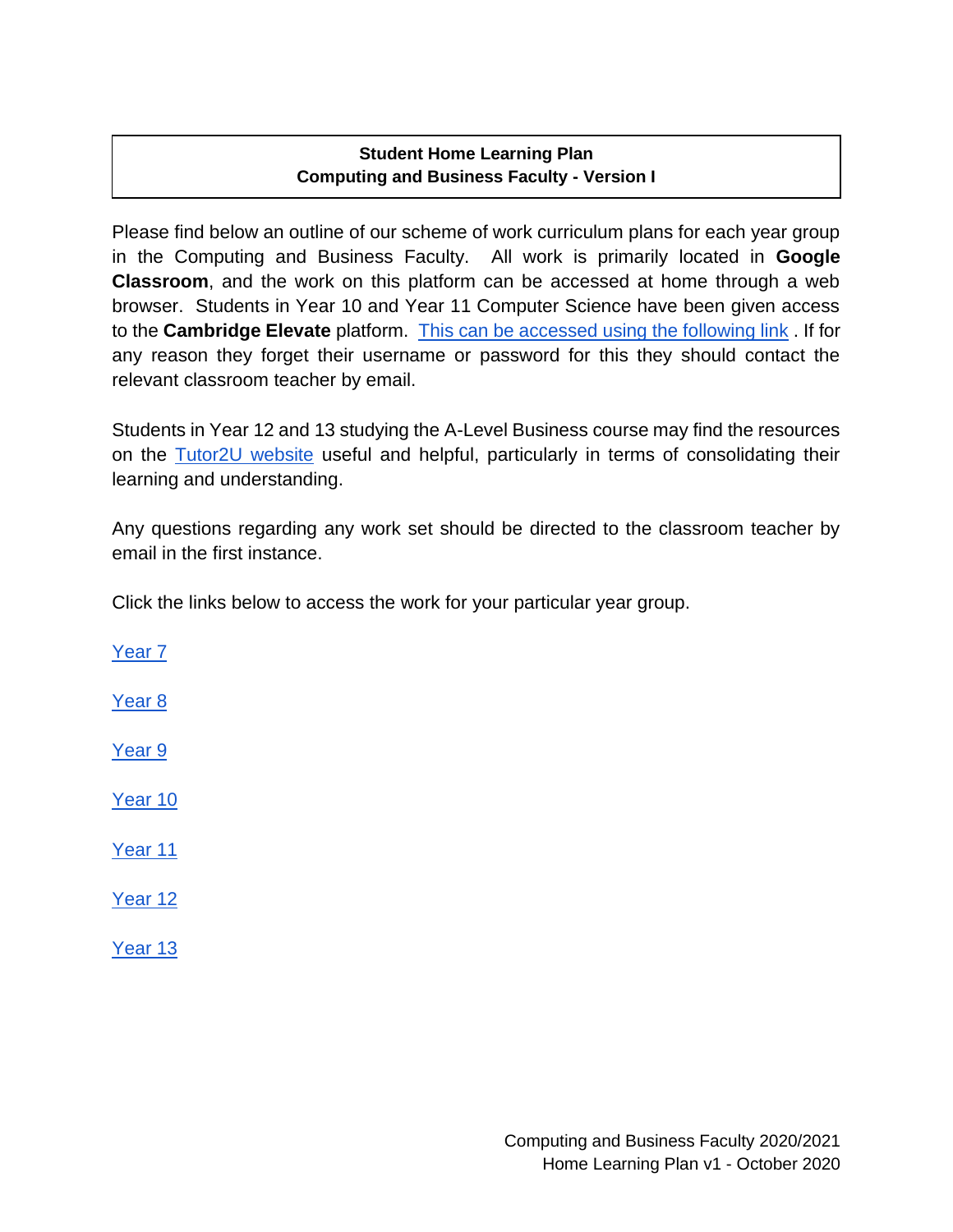# <span id="page-1-0"></span>**Year 7 - Computing**

| <b>Term</b>           | <b>Week</b>                                                                                                  | <b>Topic</b>                                                                                                                                            | <b>Resources</b><br>(Located)             |
|-----------------------|--------------------------------------------------------------------------------------------------------------|---------------------------------------------------------------------------------------------------------------------------------------------------------|-------------------------------------------|
| <b>Autumn Term I</b>  | w/c 05/10/20<br>w/c 12/10/20<br>w/c 19/10/20                                                                 | e-Safety<br>e-Safety<br>e-Safety                                                                                                                        | Google Classroom -<br><b>Y7 Computing</b> |
| <b>Autumn Term II</b> | w/c 02/11/20<br>w/c 09/11/20<br>w/c 16/11/20<br>w/c 23/11/20<br>w/c 30/11/20<br>w/c 07/12/20<br>w/c 14/12/20 | Hardware Lesson I<br>Hardware Lesson II<br><b>Binary Lesson I</b><br><b>Binary Lesson II</b><br>Inside the CPU<br>RAM and ROM<br><b>Assessment Week</b> | Google Classroom -<br><b>Y7 Computing</b> |
| <b>Spring Term I</b>  | w/c 04/01/21                                                                                                 | <b>TBA</b>                                                                                                                                              |                                           |

# <span id="page-1-1"></span>**Year 8 - Computing**

| <b>Term</b>           | Week                                                                                                         | <b>Topic</b>                                                                                                                                                                        | <b>Resources</b><br>(Located)             |
|-----------------------|--------------------------------------------------------------------------------------------------------------|-------------------------------------------------------------------------------------------------------------------------------------------------------------------------------------|-------------------------------------------|
| <b>Autumn Term I</b>  | w/c 05/10/20<br>w/c 12/10/20<br>w/c 19/10/20                                                                 | Binary Lesson I<br><b>Binary Lesson II</b><br><b>Binary Lesson III</b>                                                                                                              | Google Classroom -<br><b>Y8 Computing</b> |
| <b>Autumn Term II</b> | w/c 02/11/20<br>w/c 09/11/20<br>w/c 16/11/20<br>w/c 23/11/20<br>w/c 30/11/20<br>w/c 07/12/20<br>w/c 14/12/20 | <b>Operating Systems I</b><br><b>Operating Systems II</b><br><b>Embedded Computers</b><br>Software Lesson I<br>Software Lesson II<br>Storage Devices I<br><b>Storage Devices II</b> | Google Classroom -<br><b>Y8 Computing</b> |
| <b>Spring Term I</b>  | w/c 04/01/21                                                                                                 | <b>TBA</b>                                                                                                                                                                          |                                           |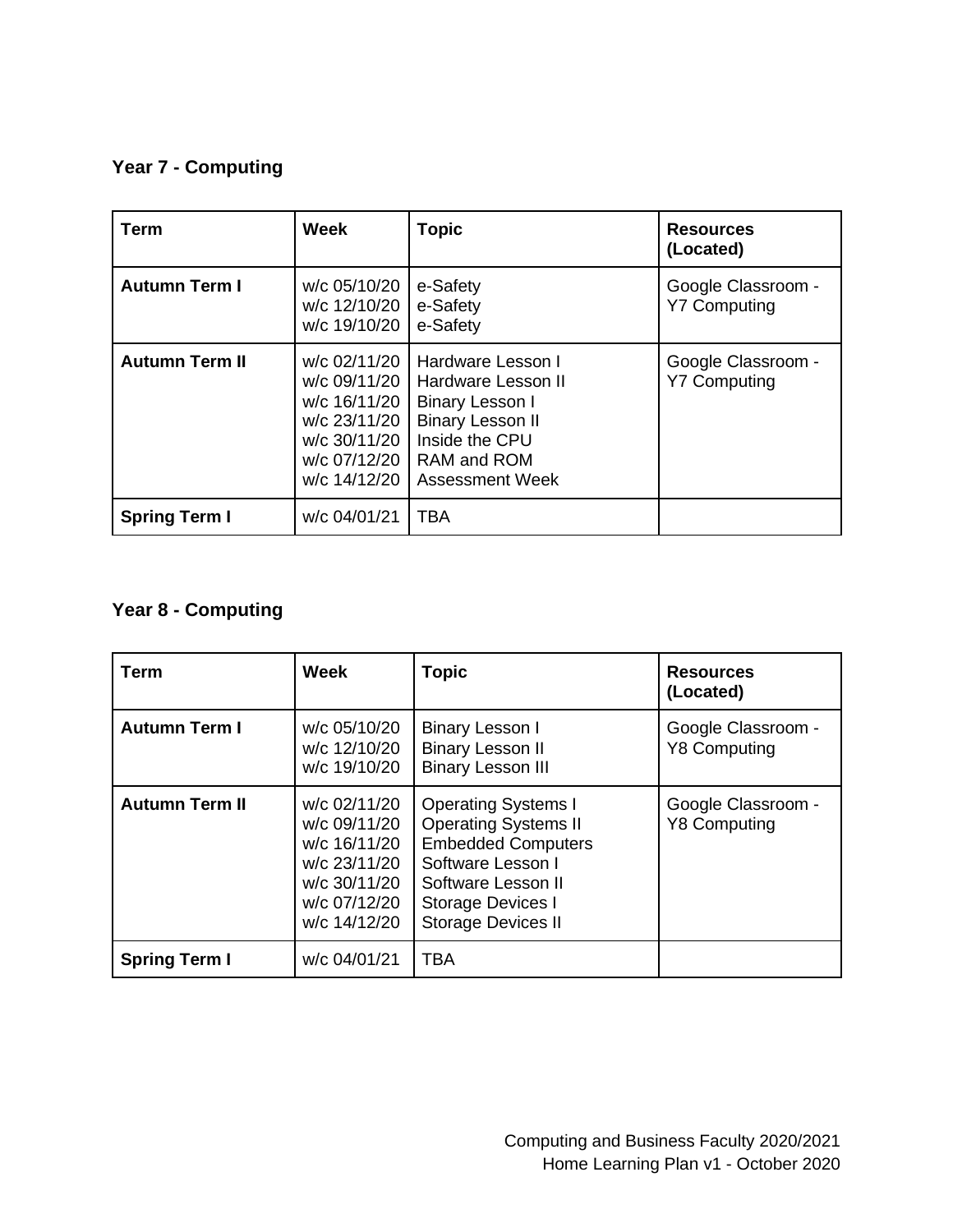<span id="page-2-0"></span>**Year 9 - Computing**

| <b>Term</b>           | <b>Week</b>                                                                                                  | <b>Topic</b>                                                                                                                                                                              | <b>Resources</b><br>(Located)             |
|-----------------------|--------------------------------------------------------------------------------------------------------------|-------------------------------------------------------------------------------------------------------------------------------------------------------------------------------------------|-------------------------------------------|
| <b>Autumn Term I</b>  | w/c 05/10/20<br>w/c 12/10/20<br>w/c 19/10/20                                                                 | <b>Computer Crime (Networks)</b><br><b>Computer Crime (Ciphers)</b><br><b>Computer Crime</b>                                                                                              | Google Classroom -<br><b>Y9 Computing</b> |
| <b>Autumn Term II</b> | w/c 02/11/20<br>w/c 09/11/20<br>w/c 16/11/20<br>w/c 23/11/20<br>w/c 30/11/20<br>w/c 07/12/20<br>w/c 14/12/20 | Programming Lesson I<br><b>Programming Lesson II</b><br>Programming Lesson III<br>Programming Lesson IV<br>Programming Lesson V<br>Programming Lesson VI<br><b>Programming Lesson VII</b> | Google Classroom -<br><b>Y9 Computing</b> |
| <b>Spring Term I</b>  | w/c 04/01/21                                                                                                 | <b>TBA</b>                                                                                                                                                                                |                                           |

# <span id="page-2-1"></span>**Year 10 GCSE Business (Edexcel 9-1) -1BS0**

| Term                  | <b>Week</b>                                                                                                  | <b>Topic</b>                                                                                                                                                                                   | <b>Resources</b><br>(Located)      |
|-----------------------|--------------------------------------------------------------------------------------------------------------|------------------------------------------------------------------------------------------------------------------------------------------------------------------------------------------------|------------------------------------|
| <b>Autumn Term I</b>  | w/c 05/10/20<br>w/c 12/10/20<br>w/c 19/10/20                                                                 | <b>Wants and Needs</b><br><b>Market Research Techniques</b><br><b>Market Research Techniques</b>                                                                                               | Google Classroom -<br>Y10 Business |
| <b>Autumn Term II</b> | w/c 02/11/20<br>w/c 09/11/20<br>w/c 16/11/20<br>w/c 23/11/20<br>w/c 30/11/20<br>w/c 07/12/20<br>w/c 14/12/20 | Assessment Week<br><b>Business Location</b><br><b>Business Location</b><br><b>Market Segmentation</b><br><b>Market Segmentation</b><br><b>Market Mapping</b><br><b>Competitive Environment</b> | Google Classroom -<br>Y10 Business |
| <b>Spring Term I</b>  | w/c 04/01/20                                                                                                 | TBA                                                                                                                                                                                            |                                    |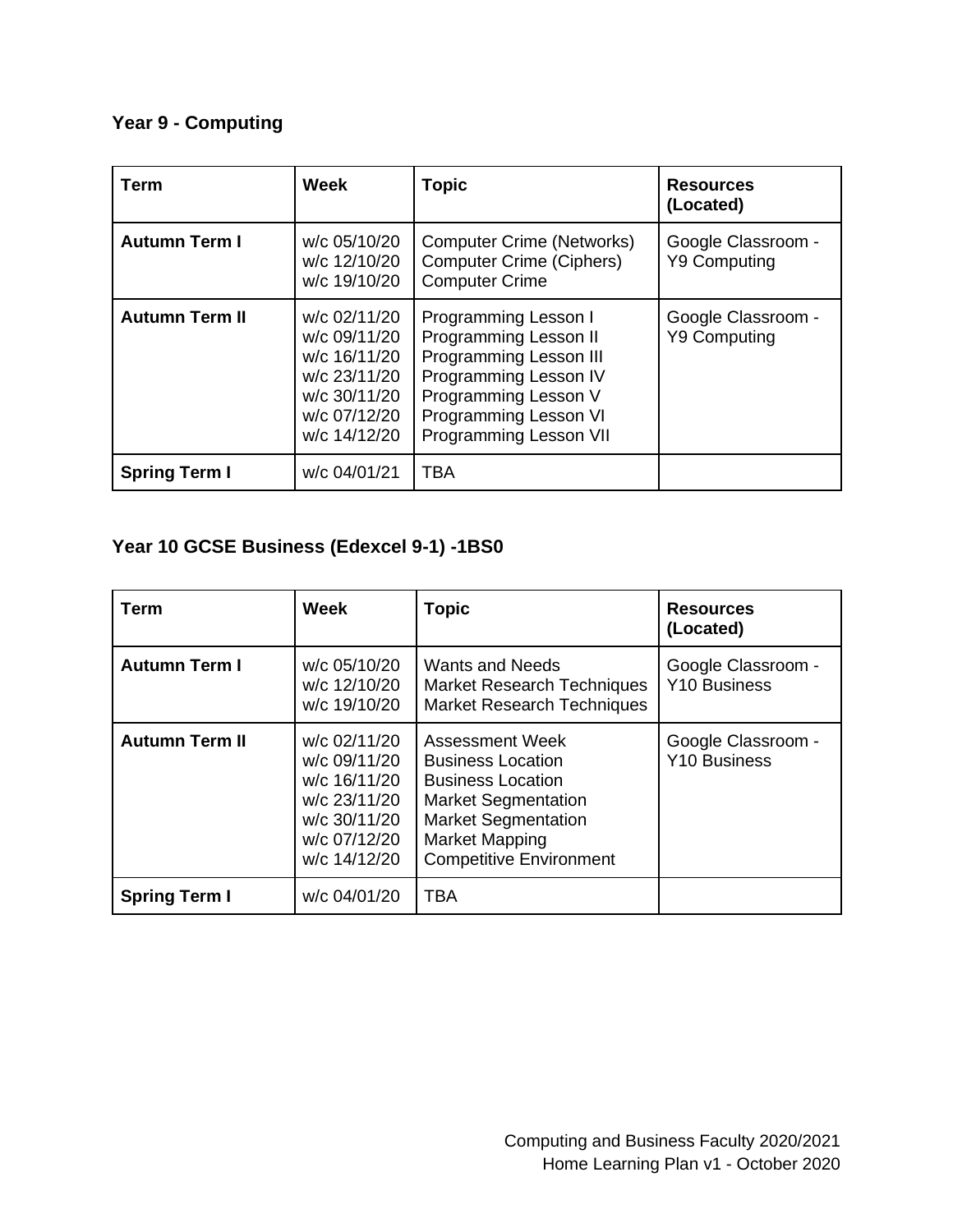**Year 10 GCSE Computer Science (OCR 9-1) - J277**

<span id="page-3-0"></span>

| <b>Term</b>           | <b>Week</b>                                                                                                  | <b>Topic</b>                                                                                                                                                                                                                                                                                                                                                                      | <b>Learning Resources</b><br>(Where Located)                |
|-----------------------|--------------------------------------------------------------------------------------------------------------|-----------------------------------------------------------------------------------------------------------------------------------------------------------------------------------------------------------------------------------------------------------------------------------------------------------------------------------------------------------------------------------|-------------------------------------------------------------|
| <b>Autumn Term I</b>  | w/c 05/10/20<br>w/c 12/10/20<br>w/c 19/10/20                                                                 | <b>Storage Devices</b><br>2D and 3D lists and<br>collections<br>Storage Devices/Little Man<br>Computer<br>Using Functions in code<br>Inside the CPU<br>Assembly language.<br>Testing/debugging code                                                                                                                                                                               | Cambridge Elevate<br>&<br>Google Classroom -<br>Year 10 CS  |
| <b>Autumn Term II</b> | w/c 02/11/20<br>w/c 09/11/20<br>w/c 16/11/20<br>w/c 23/11/20<br>w/c 30/11/20<br>w/c 07/12/20<br>w/c 14/12/20 | <b>Text Based Adventure</b><br>Adding features<br><b>Text Based Adventure</b><br>Final changes and testing<br><b>Operating Systems</b><br><b>Computational Thinking</b><br>Algorithm design<br><b>Operating Systems</b><br><b>IDEs and Compilation</b><br>toolchain<br>Software<br>Modular code and defensive<br>design<br>Software<br>Design Paradigms<br><b>Assessment Week</b> | Cambridge Elevate<br>х,<br>Google Classroom -<br>Year 10 CS |
| <b>Spring Term I</b>  | w/c 04/01/20                                                                                                 | <b>TBA</b>                                                                                                                                                                                                                                                                                                                                                                        |                                                             |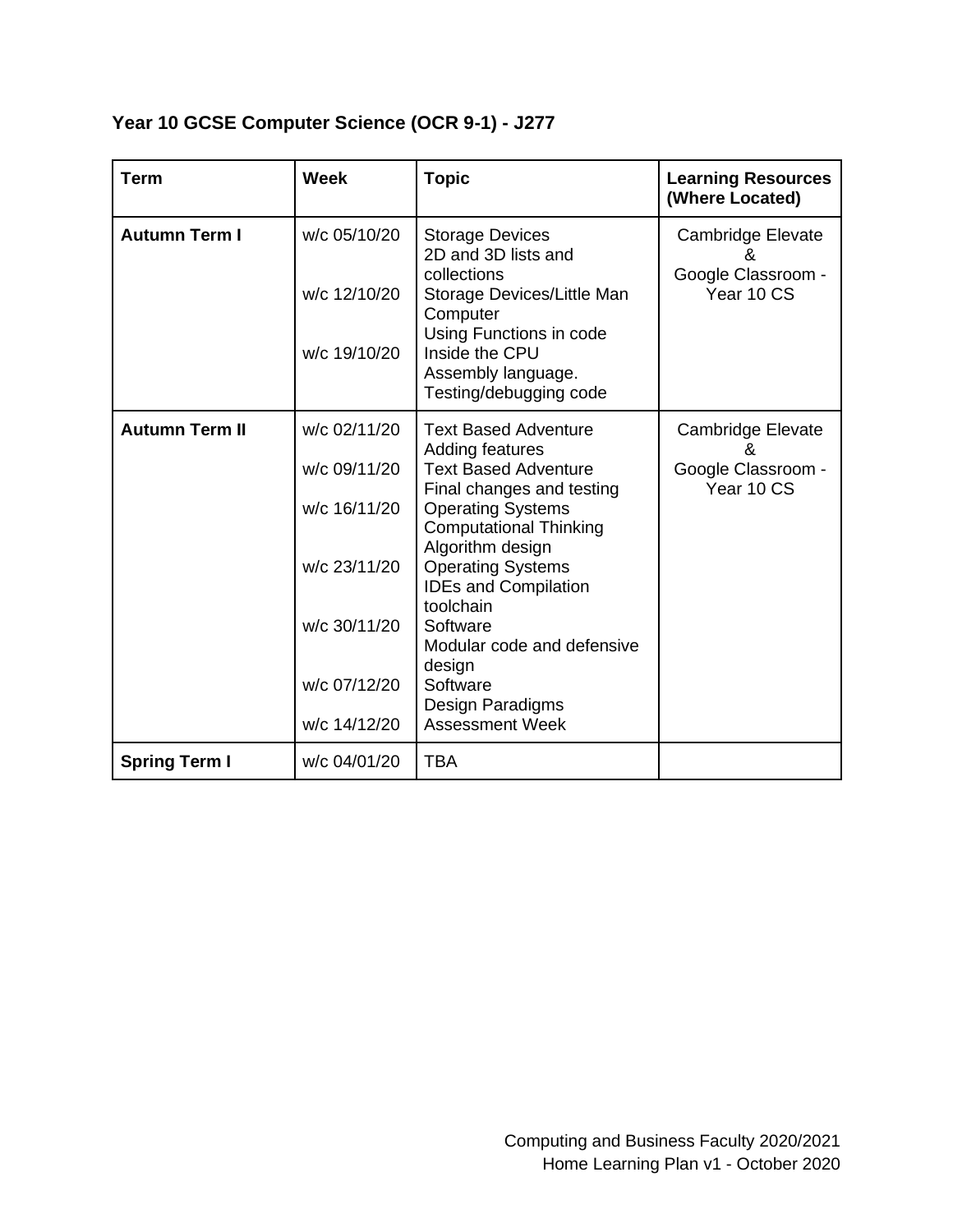|  | Year 11 GCSE Computer Science (OCR 9-1) - J276 |  |  |  |
|--|------------------------------------------------|--|--|--|
|--|------------------------------------------------|--|--|--|

| <b>Term</b>           | <b>Week</b>                                                                                                  | <b>Topic</b>                                                                                                                                                                                                                                                   | <b>Resources</b><br>(Located)                                                            |
|-----------------------|--------------------------------------------------------------------------------------------------------------|----------------------------------------------------------------------------------------------------------------------------------------------------------------------------------------------------------------------------------------------------------------|------------------------------------------------------------------------------------------|
| <b>Autumn Term I</b>  | w/c 05/10/20<br>w/c 12/10/20<br>w/c 19/10/20                                                                 | <b>Ethical Issues I</b><br>Binary conversion, maths &<br>Hexadecimal<br><b>Storage Devices</b><br>Binary representation of<br>Audio, images and<br>characters<br><b>Operating Systems</b><br><b>Compression and Encryption</b>                                 | Cambridge Elevate<br>&<br>Google Classroom -<br>Year 11 CS<br>&<br><b>Revision Guide</b> |
| <b>Autumn Term II</b> | w/c 02/11/20<br>w/c 09/11/20<br>w/c 16/11/20<br>w/c 23/11/20<br>w/c 30/11/20<br>w/c 07/12/20<br>w/c 14/12/20 | Inside the Computer<br><b>Encryption and Hashing</b><br>Networks I<br>Defensive design<br><b>Mock Exam Practice</b><br>IDES, Interpreters and<br>Compilers<br><b>Mock Exam Practice</b><br><b>Mock Exam Practice</b><br>Network II<br><b>Network Protocols</b> | Cambridge Elevate<br>&<br>Google Classroom -<br>Year 11 CS                               |
| <b>Spring Term I</b>  | w/c 04/01/21                                                                                                 | <b>TBA</b>                                                                                                                                                                                                                                                     |                                                                                          |

# **Year 11 Cambridge National in Information Technologies - J808**

| <b>Term</b>           | <b>Week</b>                                                                                                  | <b>Topic</b>                                                                                                                                                                      | <b>Resources</b><br>(Located) |
|-----------------------|--------------------------------------------------------------------------------------------------------------|-----------------------------------------------------------------------------------------------------------------------------------------------------------------------------------|-------------------------------|
| <b>Autumn Term I</b>  | w/c 05/10/20<br>w/c 12/10/20<br>w/c 19/10/20                                                                 |                                                                                                                                                                                   | Google Classroom -<br>Year 11 |
| <b>Autumn Term II</b> | w/c 02/11/20<br>w/c 09/11/20<br>w/c 16/11/20<br>w/c 23/11/20<br>w/c 30/11/20<br>w/c 07/12/20<br>w/c 14/12/20 | Threats to Data I<br>Threats to Data II<br><b>Mock Exam Practice</b><br><b>Mock Exam Practice</b><br><b>Mock Exam Practice</b><br>Hacking and Malware I<br>Hacking and Malware II | Google Classroom -<br>Year 11 |
| <b>Spring Term I</b>  | w/c 04/01/21                                                                                                 | <b>TBA</b>                                                                                                                                                                        |                               |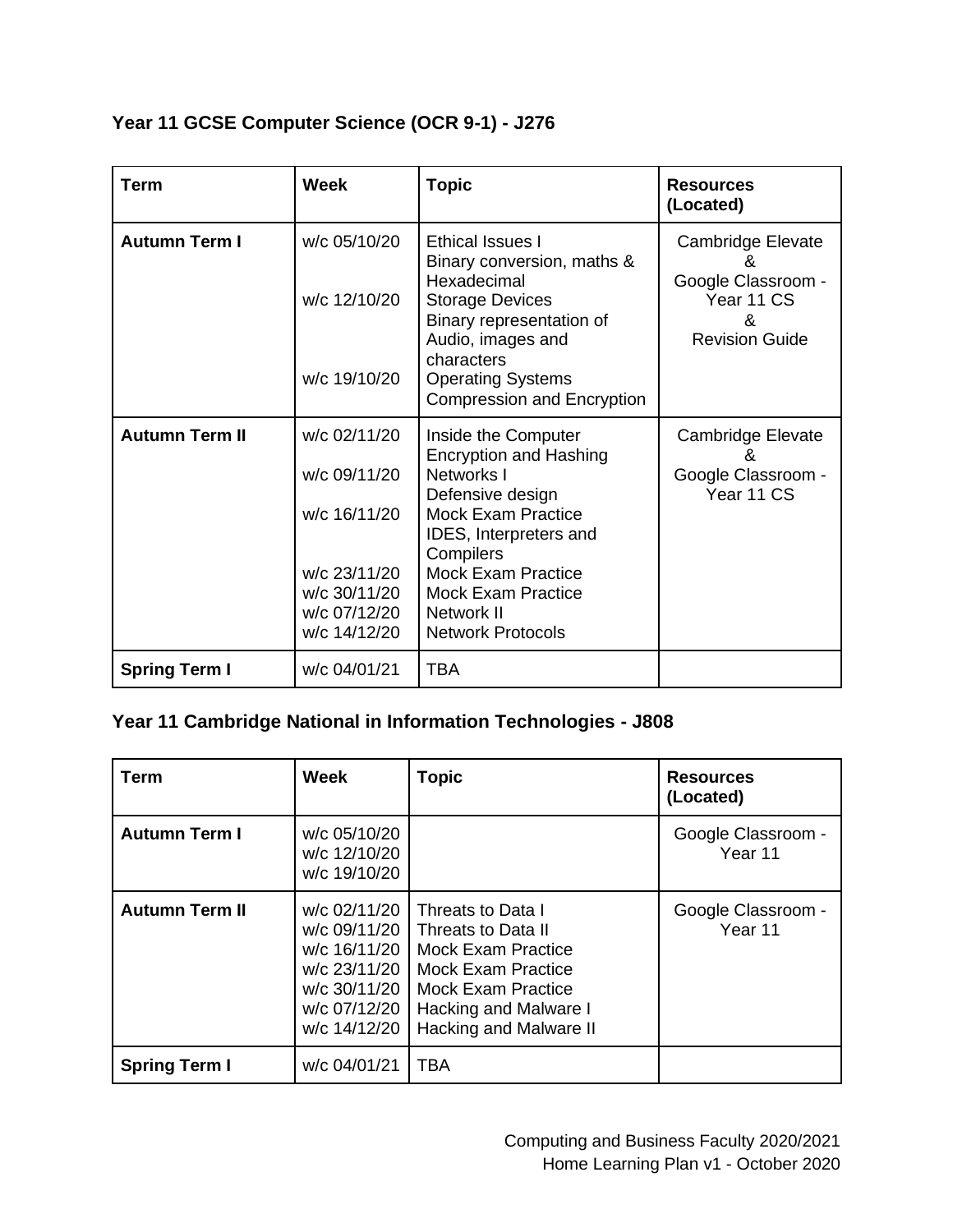### <span id="page-5-0"></span>**Year 12 A-Level Business (Edexcel) - 9BS0**

| <b>Term</b>           | <b>Week</b>                                                                                  | <b>Topic</b>                                                                                                                                                                                                                                                                                                                                                                  | <b>Resources</b><br>(Located)                                    |
|-----------------------|----------------------------------------------------------------------------------------------|-------------------------------------------------------------------------------------------------------------------------------------------------------------------------------------------------------------------------------------------------------------------------------------------------------------------------------------------------------------------------------|------------------------------------------------------------------|
| <b>Autumn Term I</b>  | w/c 05/10/20<br>w/c 12/10/20<br>w/c 19/10/20                                                 | 2.1 - Contribution 1.5 -<br><b>Forms of Business</b><br>2.2 - Break Even - 1.5 - Forms<br>of Business<br>2.2 - Margin Safety/Budgets -<br>1.5 - Forms of Business                                                                                                                                                                                                             | Google Classroom -<br><b>Y12 Business</b><br>Tutor <sub>2U</sub> |
| <b>Autumn Term II</b> | w/c 02/11/20<br>w/c 09/11/20<br>w/c 23/11/20<br>w/c 30/11/20<br>w/c 07/12/20<br>w/c 14/12/20 | 2.2 - Budgets - 1.5 - Forms of<br><b>Business</b><br>2.3 - Profit - 1.5 - Business<br>Choices<br>w/c 16/11/20   2.3 - Profit - 1.5 - Business<br>Choices<br>2.3 - Practice Questions - 1.5 -<br><b>Business Choices</b><br>2.3 - Practice Questions - 1.5 -<br><b>Business Choices</b><br>2.3 - Liquidity - 1.5 - Moving to<br>a Leader<br>End of term Assessment<br>Practice | Google Classroom -<br>Y12 Business<br>Tutor <sub>2U</sub>        |
| <b>Spring Term I</b>  | w/c 04/01/21                                                                                 | <b>TBA</b>                                                                                                                                                                                                                                                                                                                                                                    |                                                                  |

### **Year 12 A-Level Computer Science (OCR) - H446**

<span id="page-5-1"></span>Students should work through the programming challenges document which has been uploaded to the Google Classroom Y12 Computer Science group. There is an outline on the platform which states which sections should be covered in which week. The group OOP project is to be continued remotely (end of Autumn term 1, first two weeks of Autumn term 2).